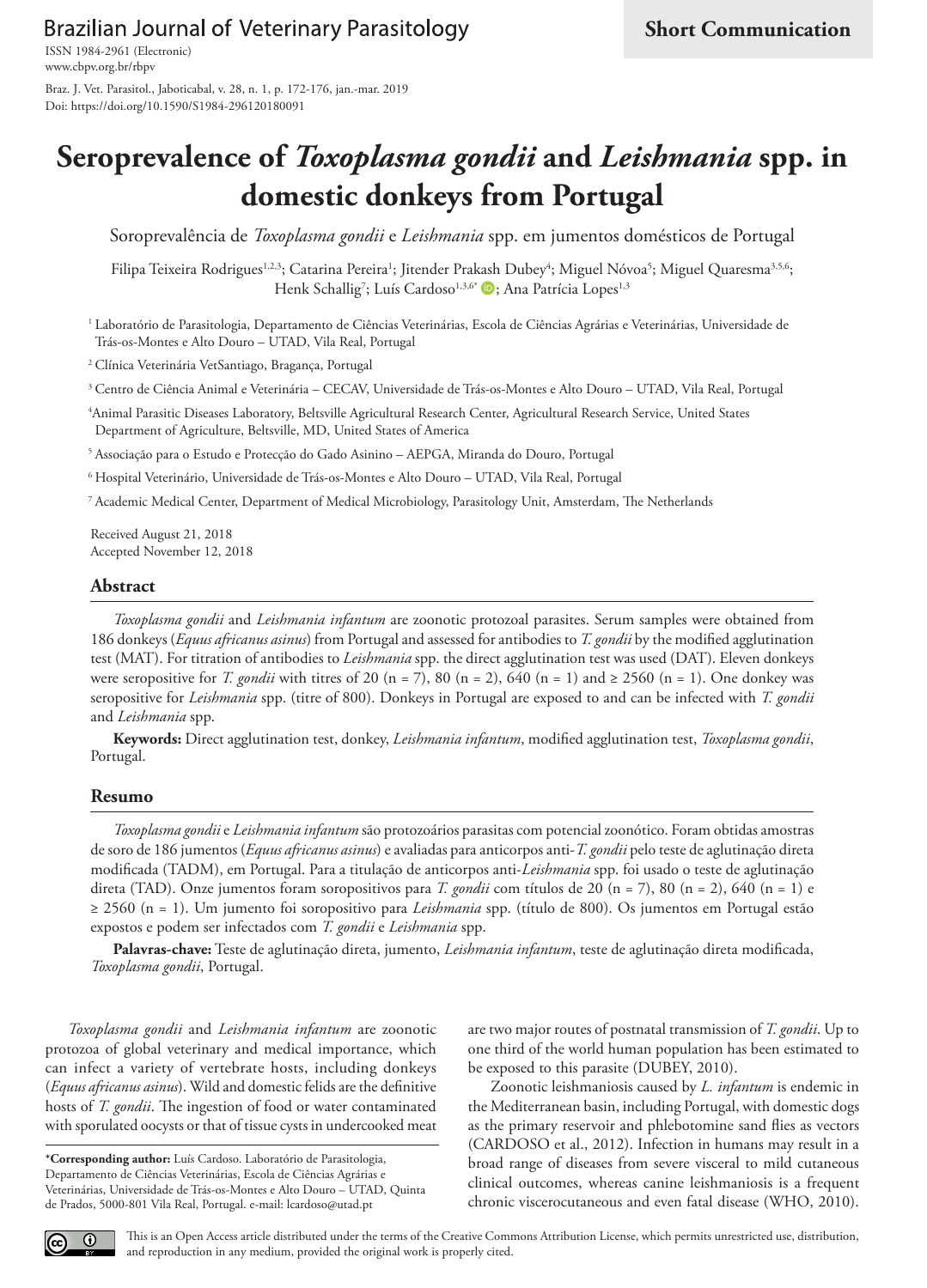Cases of cutaneous leishmaniosis in horses have been reported in southern (SOLANO-GALLEGO et al., 2003; GAMA et al., 2014) and Central Europe (MÜLLER et al., 2009).

The donkey is important and useful to humans in many ways. In some European countries, institutions and breeder associations have made strong efforts to preserve the existing autochthonous breeds, promoting their use as pets, in recreational activities (agritourism and trekking), for onotherapy (especially with children), meat products (gourmet and dietary products) and milk production (cosmetic industry and human nutrition) (MACHACOVA et al., 2014).

Between February 2015 and February 2016, blood samples were obtained from 186 apparently healthy donkeys living in seven out of 18 districts of mainland Portugal. Most (102; 54.8% of 186) were from northern districts (Bragança, n = 97; Porto, n = 5) and 84 (45.2%) donkeys were from southern districts (Santarém, n = 12; Lisboa, n = 6; Setúbal, n = 16; Évora, n = 1; and Faro,  $n = 49$ ) of the country.

The animals were randomly sampled, by venipuncture of a jugular into tubes without anticoagulant, and data obtained via

personal interviews with the owners, by using a questionnaire. Information included sex, age, breed, activity, type of housing and contact with other animal species (Table 1). The Chi-square or Fisher's exact tests were used to compare seropositivity values and a probability  $(p)$  value  $< 0.05$  was considered as statistically significant.

This study complied with the Portuguese legislation for the protection of animals (Law no. 92/1995 and Decree-Law nº 113/2013). Owners provided their informed consent for inclusion of their animals in the study.

Serum samples were assessed for anti-*T. gondii* Ig G antibodies by a modified agglutination test (MAT) commercial kit (Toxo-Screen DA<sup>®</sup> bioMérieux, Lyon, France) as per the manufacturer's instructions. Samples were tested at dilutions 1:20, 1:40, 1:80, 1:640 and 1:2560. MAT positive results had visible agglutination (at least 50% of the well's diameter) after 5-18 hours of incubation at room temperature. A cut-off titre of 20 (2UI/ml in relation to a World Health Organization international reference serum) was used (LOPES et al., 2013).

**Table 1.** General data of the 186 donkeys studied and seroprevalence of *Toxoplasma gondii*.

| Sex<br>$p = 1.0$<br>Female<br>118 (63.4)<br>5.9(7)<br>$2.4 - 11.8$<br>Male<br>1.6-14.4<br>68 (36.6)<br>5.9 $(4)$<br>Age class<br>$p = 0.501$<br>0.0(0)<br>$[2-11]$ months<br>13(7.0)<br>$0.0 - 24.7$<br>$0.6 - 16.9$<br>$[1-5]$ years<br>40(21.5)<br>5.0(2)<br>8.6(7)<br>$[5-14[$ years<br>81 (43.5)<br>$3.5 - 17.0$<br>3.8(2)<br>$0.5 - 13.2$<br>$[14-32]$ years<br>52 (28.0)<br><b>Breed</b><br>$p = 0.210$<br>7.8(9)<br>Asinina de Miranda<br>115(61.8)<br>3.6-14.3<br>Mixed<br>2.8(2)<br>71 (38.2)<br>$0.3 - 9.8$<br>Aptitude<br>$p = 0.532$<br>4.7(5)<br>$1.5 - 10.6$<br>Leisure<br>107(57.5)<br>Work<br>7.6(6)<br>79 (42.5)<br>$2.8 - 15.8$<br>Housing<br>$p = 0.188$<br>Indoors and Mixed<br>63 (33.9)<br>9.5(6)<br>3.6-19.6<br>Outdoors<br>123(66.1)<br>4.1(5)<br>$1.3 - 9.2$<br>Geographical area<br>$p = 1.0$ |
|-------------------------------------------------------------------------------------------------------------------------------------------------------------------------------------------------------------------------------------------------------------------------------------------------------------------------------------------------------------------------------------------------------------------------------------------------------------------------------------------------------------------------------------------------------------------------------------------------------------------------------------------------------------------------------------------------------------------------------------------------------------------------------------------------------------------------|
|                                                                                                                                                                                                                                                                                                                                                                                                                                                                                                                                                                                                                                                                                                                                                                                                                         |
|                                                                                                                                                                                                                                                                                                                                                                                                                                                                                                                                                                                                                                                                                                                                                                                                                         |
|                                                                                                                                                                                                                                                                                                                                                                                                                                                                                                                                                                                                                                                                                                                                                                                                                         |
|                                                                                                                                                                                                                                                                                                                                                                                                                                                                                                                                                                                                                                                                                                                                                                                                                         |
|                                                                                                                                                                                                                                                                                                                                                                                                                                                                                                                                                                                                                                                                                                                                                                                                                         |
|                                                                                                                                                                                                                                                                                                                                                                                                                                                                                                                                                                                                                                                                                                                                                                                                                         |
|                                                                                                                                                                                                                                                                                                                                                                                                                                                                                                                                                                                                                                                                                                                                                                                                                         |
|                                                                                                                                                                                                                                                                                                                                                                                                                                                                                                                                                                                                                                                                                                                                                                                                                         |
|                                                                                                                                                                                                                                                                                                                                                                                                                                                                                                                                                                                                                                                                                                                                                                                                                         |
|                                                                                                                                                                                                                                                                                                                                                                                                                                                                                                                                                                                                                                                                                                                                                                                                                         |
|                                                                                                                                                                                                                                                                                                                                                                                                                                                                                                                                                                                                                                                                                                                                                                                                                         |
|                                                                                                                                                                                                                                                                                                                                                                                                                                                                                                                                                                                                                                                                                                                                                                                                                         |
|                                                                                                                                                                                                                                                                                                                                                                                                                                                                                                                                                                                                                                                                                                                                                                                                                         |
|                                                                                                                                                                                                                                                                                                                                                                                                                                                                                                                                                                                                                                                                                                                                                                                                                         |
|                                                                                                                                                                                                                                                                                                                                                                                                                                                                                                                                                                                                                                                                                                                                                                                                                         |
|                                                                                                                                                                                                                                                                                                                                                                                                                                                                                                                                                                                                                                                                                                                                                                                                                         |
|                                                                                                                                                                                                                                                                                                                                                                                                                                                                                                                                                                                                                                                                                                                                                                                                                         |
|                                                                                                                                                                                                                                                                                                                                                                                                                                                                                                                                                                                                                                                                                                                                                                                                                         |
| North<br>102(54.8)<br>5.9(6)<br>$2.2 - 12.4$                                                                                                                                                                                                                                                                                                                                                                                                                                                                                                                                                                                                                                                                                                                                                                            |
| South<br>6.0(5)<br>84 (45.2)<br>$2.0 - 13.3$                                                                                                                                                                                                                                                                                                                                                                                                                                                                                                                                                                                                                                                                                                                                                                            |
| Contact with cats<br>$p = 0.082$                                                                                                                                                                                                                                                                                                                                                                                                                                                                                                                                                                                                                                                                                                                                                                                        |
| No<br>54 (29.0)<br>11.1(6)<br>$4.2 - 22.6$                                                                                                                                                                                                                                                                                                                                                                                                                                                                                                                                                                                                                                                                                                                                                                              |
| Yes<br>3.8(5)<br>$1.2 - 8.6$<br>132(71.0)                                                                                                                                                                                                                                                                                                                                                                                                                                                                                                                                                                                                                                                                                                                                                                               |
| Contact with donkeys<br>$p = 0.091$                                                                                                                                                                                                                                                                                                                                                                                                                                                                                                                                                                                                                                                                                                                                                                                     |
| $\rm No$<br>9(4.8)<br>22.2(2)<br>$2.8 - 60.0$                                                                                                                                                                                                                                                                                                                                                                                                                                                                                                                                                                                                                                                                                                                                                                           |
| 5.1(9)<br>$2.4 - 9.4$<br>Yes<br>177 (95.2)                                                                                                                                                                                                                                                                                                                                                                                                                                                                                                                                                                                                                                                                                                                                                                              |
| Contact with dogs<br>$p = 0.015$                                                                                                                                                                                                                                                                                                                                                                                                                                                                                                                                                                                                                                                                                                                                                                                        |
| No<br>29 (15.6)<br>17.2(5)<br>5.8-35.8                                                                                                                                                                                                                                                                                                                                                                                                                                                                                                                                                                                                                                                                                                                                                                                  |
| Yes<br>157 (84.4)<br>3.8(6)<br>$1.4 - 8.1$                                                                                                                                                                                                                                                                                                                                                                                                                                                                                                                                                                                                                                                                                                                                                                              |
| Total<br>186 (100)<br>5.9(11)<br>$3.0 - 10.3$                                                                                                                                                                                                                                                                                                                                                                                                                                                                                                                                                                                                                                                                                                                                                                           |

CI: 95% confidence interval.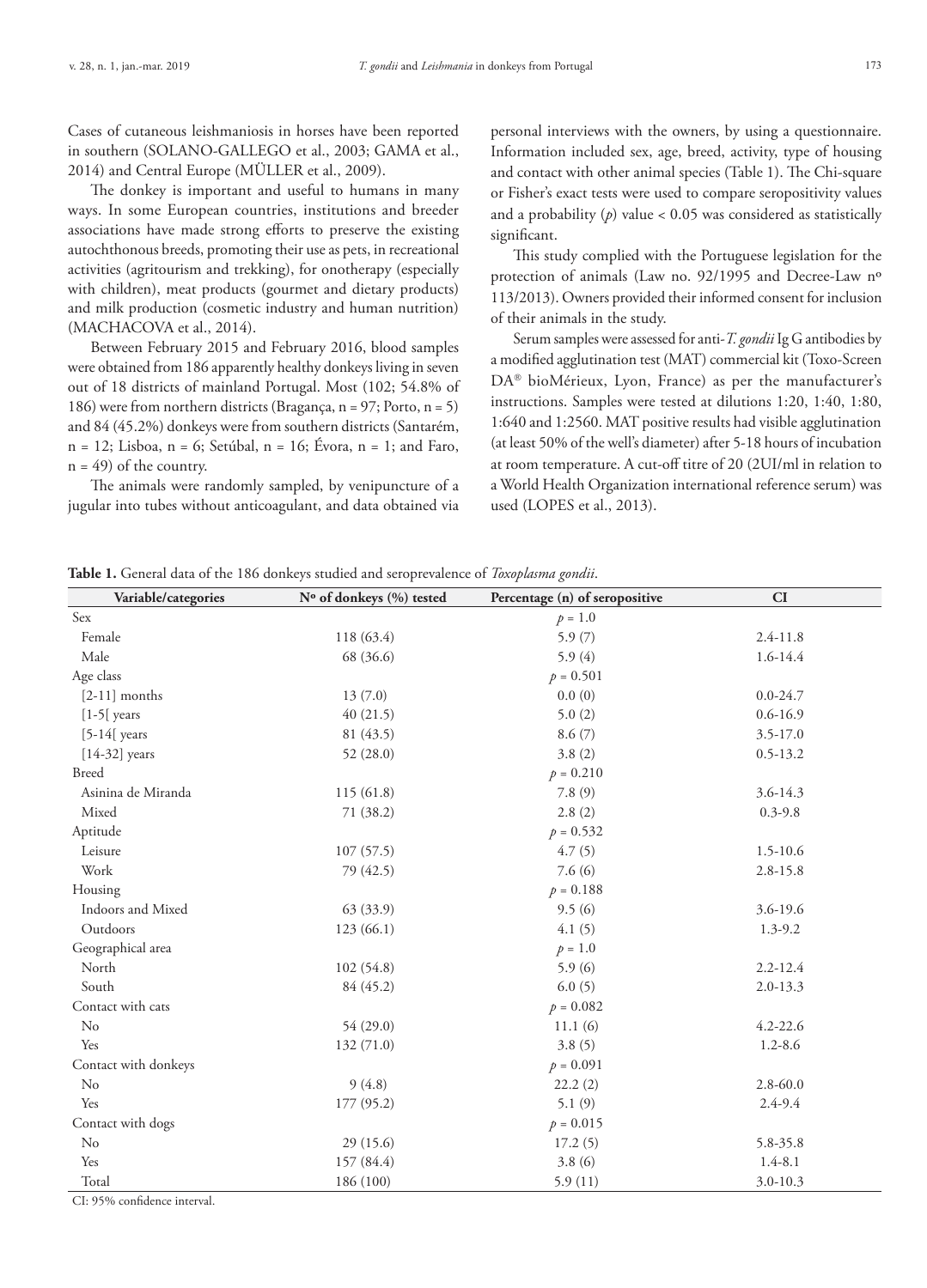The direct agglutination test (DAT) for titration of immunoglobulin g (IgG) antibodies specific to *Leishmania* spp. followed a predefined protocol (SCHALLIG et al., 2002), using a standard freeze-dried antigen at a concentration of  $5 \times 10^7$  promastigotes per millilitre (Academic Medical Center, Amsterdam, The Netherlands). Two-fold dilutions series ranging from 1:25 to 1:1600 were tested and a cut-off titre of 200 was assumed for seropositivity (LOPES et al., 2013; GAMA et al., 2014).

The median age of donkeys was 8 years (interquartile range: 12-15 years). The results of specific serology for *T. gondii* are summarized in Table 1. The 11 donkeys seropositive for *T. gondii* had titres of 20 (n = 7), 80 (n = 2), 640 (n = 1) and  $\geq$  2560 (n = 1). The youngest donkey seropositive for *T. gondii* was 3 years old and the oldest one 17 years. Except for contact with dogs (Table 1), no other statistically significant differences were found relating to seropositivity for *T. gondii* among the categories of the same variable. One donkey (0.5%; CI: 0.0-3.0%) was found seropositive for *Leishmania* spp. with a titre of 800. This animal was a 32-year-old mixed-breed female from southern Portugal (Figure 1), used for work and housed exclusively outdoors that

**Figure 1.** Map of mainland Portugal depicting the seven sampled districts with the numbers of donkeys seropositive for *Toxoplasma gondii* (red), seropositive for *Leishmania* spp. (blue) and seronegative for both (black).

had been in contact with other animals, including cats, donkeys and dogs. The *Leishmania* spp.-seroposive donkey was seronegative for *T. gondii* (MAT titre < 20). A statistically significant difference  $(p = 0.003)$  was found between the seroprevalence values of *T. gondii* (5.9%) and *Leishmania* spp. (0.5%).

Exposure and infection seem to be homogeneously distributed throughout the country. Previous studies in Portugal have shown a widespread distribution of antibodies to *T. gondii* in humans, and animal species (LOPES et al., 2014). However, this is the first epidemiological investigation of *T. gondii* in donkeys in Portugal. The seroprevalence of *T. gondii* in donkeys (5.9%) was lower  $(p = 0.017)$  than the 13.3% previously reported in horses from northern Portugal (LOPES et al., 2013). In other studies from this geographical region, seroprevalence values were found to be 35.8% (*p* < 0.001) in cats (LOPES et al., 2008), 38.0% (*p* <0.001) in dogs (LOPES et al., 2011) and 24.4% (*p* < 0.001) in women at their child-bearing years (LOPES et al., 2012).

There are several serologic surveys for *T. gondii* infection in donkeys worldwide, with prevalence ranging from 5% in Italy (MACHACOVA et al., 2014) to 65.6% in Egypt (EL-GHAYSH, 1998). Some of the differences in seroprevalences can be probably related to the number of donkeys tested and the different serological tests used, but also to feeding conditions, animal husbandry practices and the prevalence of *T. gondii* in cats (DUBEY et al., 2014; ALVARADO-ESQUIVEL et al., 2015). In the present study, seroprevalence of *T. gondii* (5.9%) was significantly lower  $(p < 0.001)$  than the 25.6% found also by means of the MAT in 82 donkeys from southern Spain (GARCÍA-BOCANEGRA et al., 2012).

In donkeys that had contact with dogs a significantly lower seropositivity (3.8%) for *T. gondii* was observed (Table 1). As per information according to the owners, dogs mentioned in this study were used for guard or for companion purposes. Under a binomial categorization (i.e. "no" versus "yes") the "contact with cats" variable was not found to be statistically associated with seropositivity to *T. gondii* in donkeys (Table 1). Nevertheless, the presence of dogs among donkeys might contribute to decrease the frequency of contacts between donkeys and cats, and to reduce exposure of the former to oocysts shed in the environment by the latter. Regarding sex, in the USA, by using the MAT, the seroprevalence values of *T. gondii* (7.0% versus 4.1%) were also found not to be significantly different between 282 female and 91 male donkeys, respectively (DUBEY et al., 2014). A similar situation was found in Italy by means of IFAT, i.e. seroprevalence was 8.7% in 207 females and 3.2% in 31 male donkeys (*p* = 0.559) (MACHACOVA et al., 2014).

In the present study, all *T. gondii* seropositive donkeys (n = 11) were 3 to 17 years old, a circumstance which suggests postnatal infection or exposure. This also provides evidence for an increased risk of infection with age, based on a longer contact with oocysts from the environment (BOUGHATTAS et al., 2011).

The results of the present study indicate that donkeys in Portugal are exposed to *T. gondii*. The voluntary consumption of equid meat by people is not a common habit in this country, but seroprevalence studies in domestic donkeys elsewhere suggest that the consumption of undercooked or raw meat from these animals

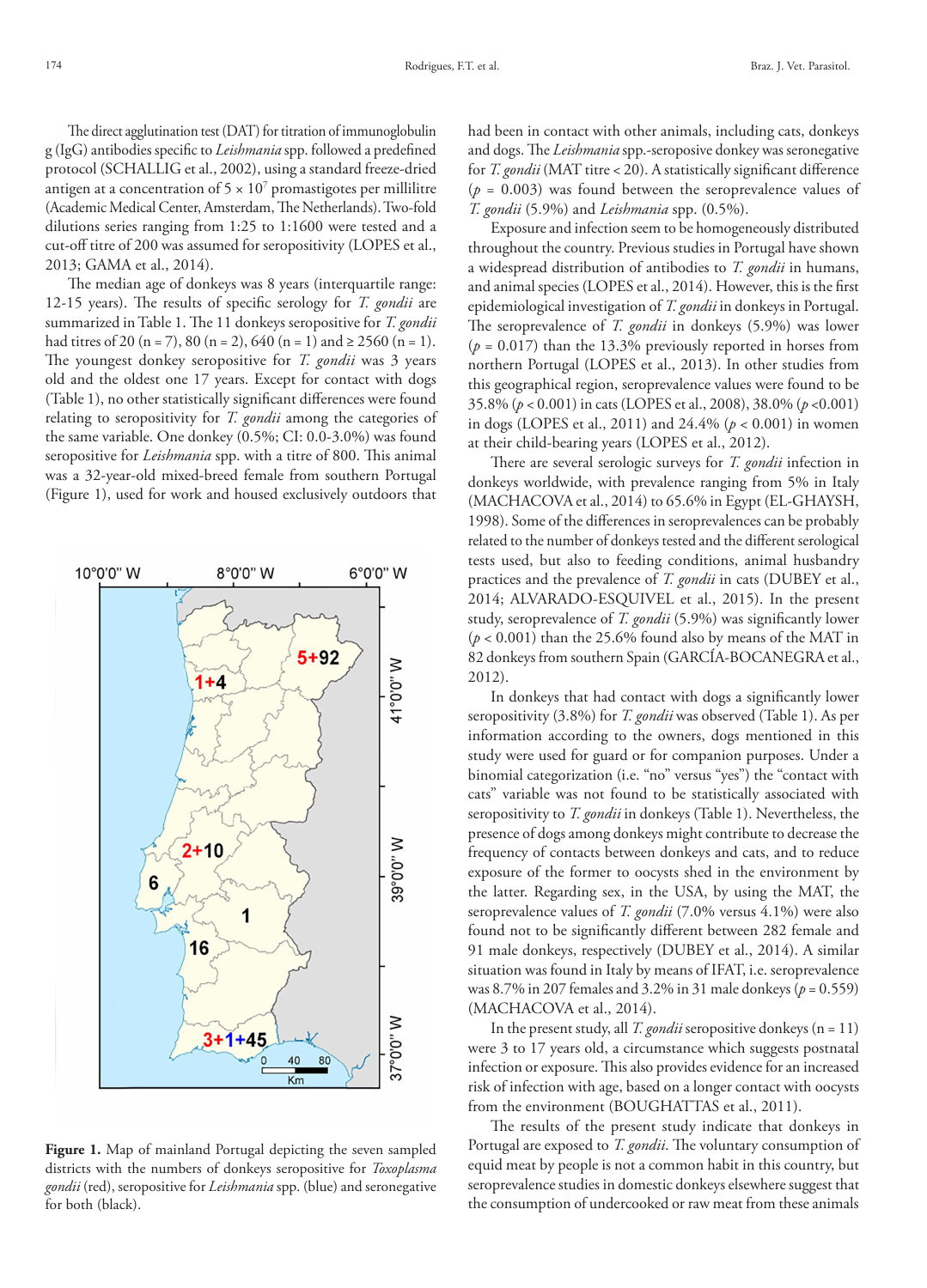represent a potential source of infective *T. gondii* cysts for humans (ALVARADO-ESQUIVEL et al., 2015).

In some parts of the world, donkey milk is used for human nutrition. In fact, the use of jenny milk for people allergic to cow milk is becoming increasingly popular (DUBEY et al., 2014). A recent study from Italy suggests the transmission of *T. gondii* following consumption of raw milk from jennies (MANCIANTI et al., 2014).

Antibodies to *Leishmania* spp. were detected in only one (0.5%) out of the 186 donkeys in the present study. Zoonotic leishmaniosis caused by *L. infantum* is endemic in Portugal, with dogs acting as primary reservoirs (CARDOSO et al., 2012), but both infection and disease have also been observed in cats (PIMENTA et al., 2015) and horses (LOPES et al., 2013; GAMA et al., 2014). The prevalence of antibodies to *Leishmania* spp. in donkeys (0.5%) found in the present study is lower ( $p = 0.031$ ) than the 4.0% homologous prevalence previously reported in horses from northern Portugal (LOPES et al., 2013). Seroprevalence was 3.6% (*p* = 0.020) in apparently healthy and 18.6% (*p* < 0.001) in clinically suspect dogs (CARDOSO et al., 2012), and 2.8% (*p* = 0.037) in cats (CARDOSO et al., 2010) also from northern Portugal. The female donkey found seropositive in the present study was born and lived in southern Portugal. In this geographical area, seroprevalence values were found to be  $3.8\%$  ( $p = 0.023$ ) in apparently healthy and  $27.7\%$  ( $p < 0.001$ ) in clinically suspect dogs (CARDOSO et al., 2012), and 3.7% (*p* = 0.015) in cats (MAIA et al., 2015b).

Phlebotomine sand fly insects are the vectors of *Leishmania* spp. in Europe, with one of the vector species for *L. infantum* being *Phlebotomus perniciosus*, which is present in southern Portugal (SCHREY et al., 1989) and can feed on blood from several mammalian species, including donkeys (BRAVO-BARRIGA et al., 2016). Rodents, horses, chicken, rabbits, pigs, cats, cattle and sheep were found to be a blood source for sand flies in southern Portugal (MAIA et al., 2013, 2015a).

The donkey found seropositive for *Leishmania* spp. was apparently healthy, a circumstance which is compatible with the report that experimental infection of donkeys in Brazil with *Leishmania chagasi* (syn. *L. infantum*) did not originate disease (CERQUEIRA et al., 2003). The role of infected donkeys as potential secondary reservoirs of *Leishmania* spp. should be further investigated worldwide in areas where leishmaniosis is endemic.

In conclusion, this is the first epidemiological survey on *T. gondii* and *Leishmania* spp. in donkeys from Portugal, where these animals are exposed to and may be infected with those zoonotic parasitic protozoa.

### **Acknowledgements**

The authors would like to thank all the donkey owners who contributed to this study. Prof. Paula A. Rodrigues (UTAD) is acknowledged for her assistance with map design. This study was funded by the project UID/CVT/00772/2013 and UID/CVT/00772/2016 supported by the Portuguese Science and Technology Foundation (FCT).

## **References**

Alvarado-Esquivel C, Alvarado-Esquivel D, Dubey JP. Prevalence of *Toxoplasma gondii* antibodies in domestic donkeys (*Equus asinus*) in Durango, Mexico slaughtered for human consumption. *BMC Vet Res* 2015; 11(1): 6. [http://dx.doi.org/10.1186/s12917-015-0325-9](https://doi.org/10.1186/s12917-015-0325-9)[. PMid:25595816.](https://www.ncbi.nlm.nih.gov/entrez/query.fcgi?cmd=Retrieve&db=PubMed&list_uids=25595816&dopt=Abstract)

Boughattas S, Bergaoui R, Essid R, Aoun K, Bouratbine A. Seroprevalence of *Toxoplasma gondii* infection among horses in Tunisia. *Parasit Vectors* 2011; 4(1): 218. [http://dx.doi.org/10.1186/1756-3305-4-218](https://doi.org/10.1186/1756-3305-4-218)[. PMid:22107730.](https://www.ncbi.nlm.nih.gov/entrez/query.fcgi?cmd=Retrieve&db=PubMed&list_uids=22107730&dopt=Abstract)

Bravo-Barriga D, Parreira R, Maia C, Afonso MO, Blanco-Ciudad J, Serrano FJ, et al. Detection of *Leishmania* DNA and blood meal sources in phlebotomine sand flies (Diptera: Psychodidae) in western of Spain: Update on distribution and risk factors associated. *Acta Trop* 2016; 164: 414-424. [http://dx.doi.org/10.1016/j.actatropica.2016.10.003](https://doi.org/10.1016/j.actatropica.2016.10.003). [PMid:27720626.](https://www.ncbi.nlm.nih.gov/entrez/query.fcgi?cmd=Retrieve&db=PubMed&list_uids=27720626&dopt=Abstract)

Cardoso L, Lopes AP, Sherry K, Schallig H, Solano-Gallego L. Low seroprevalence of *Leishmania infantum* infection in cats from northern Portugal based on DAT and ELISA. *Vet Parasitol* 2010; 174(1-2): 37- 42. [http://dx.doi.org/10.1016/j.vetpar.2010.08.022](https://doi.org/10.1016/j.vetpar.2010.08.022). [PMid:20851524.](https://www.ncbi.nlm.nih.gov/entrez/query.fcgi?cmd=Retrieve&db=PubMed&list_uids=20851524&dopt=Abstract)

Cardoso L, Mendão C, Carvalho LM. Prevalence of *Dirofilaria immitis, Ehrlichia canis, Borrelia burgdorferi* sensu lato, *Anaplasma* spp. and *Leishmania infantum* in apparently healthy and CVBD-suspect dogs in Portugal – a national serological study. *Parasit Vectors* 2012; 5(1): 62. [http://dx.doi.org/10.1186/1756-3305-5-62](https://doi.org/10.1186/1756-3305-5-62). [PMid:22452990.](https://www.ncbi.nlm.nih.gov/entrez/query.fcgi?cmd=Retrieve&db=PubMed&list_uids=22452990&dopt=Abstract)

Cerqueira EJ, Sherlock I, Gusmão A, Barbosa AA Jr, Nakatani M. Inoculação experimental de *Equus asinus* com *Leishmania chagasi* Cunha & Chagas, 1937. *Rev Soc Bras Med Trop* 2003; 36(6): 695-701. [http://](https://doi.org/10.1590/S0037-86822003000600009) [dx.doi.org/10.1590/S0037-86822003000600009](https://doi.org/10.1590/S0037-86822003000600009)[. PMid:15049109.](https://www.ncbi.nlm.nih.gov/entrez/query.fcgi?cmd=Retrieve&db=PubMed&list_uids=15049109&dopt=Abstract)

Dubey JP. *Toxopasmosis of animals and humans*. 2nd ed. Boca Raton: CRC Press; 2010.

Dubey JP, Ness SL, Kwok OC, Choudhary S, Mittel LD, Divers TJ. Seropositivity of *Toxoplasma gondii* in domestic donkeys (*Equus asinus*) and isolation of *T. gondii* from farm cats. *Vet Parasitol* 2014; 199(1-2): 18-23. [http://dx.doi.org/10.1016/j.vetpar.2013.09.027.](https://doi.org/10.1016/j.vetpar.2013.09.027) [PMid:24140163.](https://www.ncbi.nlm.nih.gov/entrez/query.fcgi?cmd=Retrieve&db=PubMed&list_uids=24140163&dopt=Abstract)

El-Ghaysh A. Seroprevalence of *Toxoplasma gondii* in Egyptian donkeys using ELISA. *Vet Parasitol* 1998; 80(1): 71-73. [http://dx.doi.org/10.1016/](https://doi.org/10.1016/S0304-4017(98)00177-0) [S0304-4017\(98\)00177-0](https://doi.org/10.1016/S0304-4017(98)00177-0). [PMid:9877073.](https://www.ncbi.nlm.nih.gov/entrez/query.fcgi?cmd=Retrieve&db=PubMed&list_uids=9877073&dopt=Abstract)

Gama A, Elias J, Ribeiro AJ, Alegria N, Schallig HD, Silva F, et al. Cutaneous leishmaniosis in a horse from northern Portugal. *Vet Parasitol* 2014; 200(1-2): 189-192. [http://dx.doi.org/10.1016/j.vetpar.2013.12.005.](https://doi.org/10.1016/j.vetpar.2013.12.005) [PMid:24388338.](https://www.ncbi.nlm.nih.gov/entrez/query.fcgi?cmd=Retrieve&db=PubMed&list_uids=24388338&dopt=Abstract)

García-Bocanegra I, Cabezón O, Arenas-Montes A, Carbonero A, Dubey JP, Perea A, et al. Seroprevalence of *Toxoplasma gondii* in equids from Southern Spain. *Parasitol Int* 2012; 61(3): 421-424. [http://dx.doi.](https://doi.org/10.1016/j.parint.2012.02.003) [org/10.1016/j.parint.2012.02.003.](https://doi.org/10.1016/j.parint.2012.02.003) [PMid:22366344.](https://www.ncbi.nlm.nih.gov/entrez/query.fcgi?cmd=Retrieve&db=PubMed&list_uids=22366344&dopt=Abstract)

Lopes AP, Cardoso L, Rodrigues M. Serological survey of *Toxoplasma gondii* infection in domestic cats from northeastern Portugal. *Vet Parasitol* 2008; 155(3-4): 184-189. [http://dx.doi.org/10.1016/j.vetpar.2008.05.007.](https://doi.org/10.1016/j.vetpar.2008.05.007) [PMid:18571327.](https://www.ncbi.nlm.nih.gov/entrez/query.fcgi?cmd=Retrieve&db=PubMed&list_uids=18571327&dopt=Abstract)

Lopes AP, Dubey JP, Dardé ML, Cardoso L. Epidemiological review of *Toxoplasma gondii* infection in humans and animals in Portugal. *Parasitology* 2014; 141(13): 1699-1708. [http://dx.doi.org/10.1017/](https://doi.org/10.1017/S0031182014001413) [S0031182014001413](https://doi.org/10.1017/S0031182014001413)[. PMid:25215422.](https://www.ncbi.nlm.nih.gov/entrez/query.fcgi?cmd=Retrieve&db=PubMed&list_uids=25215422&dopt=Abstract)

Lopes AP, Dubey JP, Moutinho O, Gargaté MJ, Vilares A, Rodrigues M, et al. Seroepidemiology of *Toxoplasma gondii* infection in women from the North of Portugal in their childbearing years. *Epidemiol Infect*